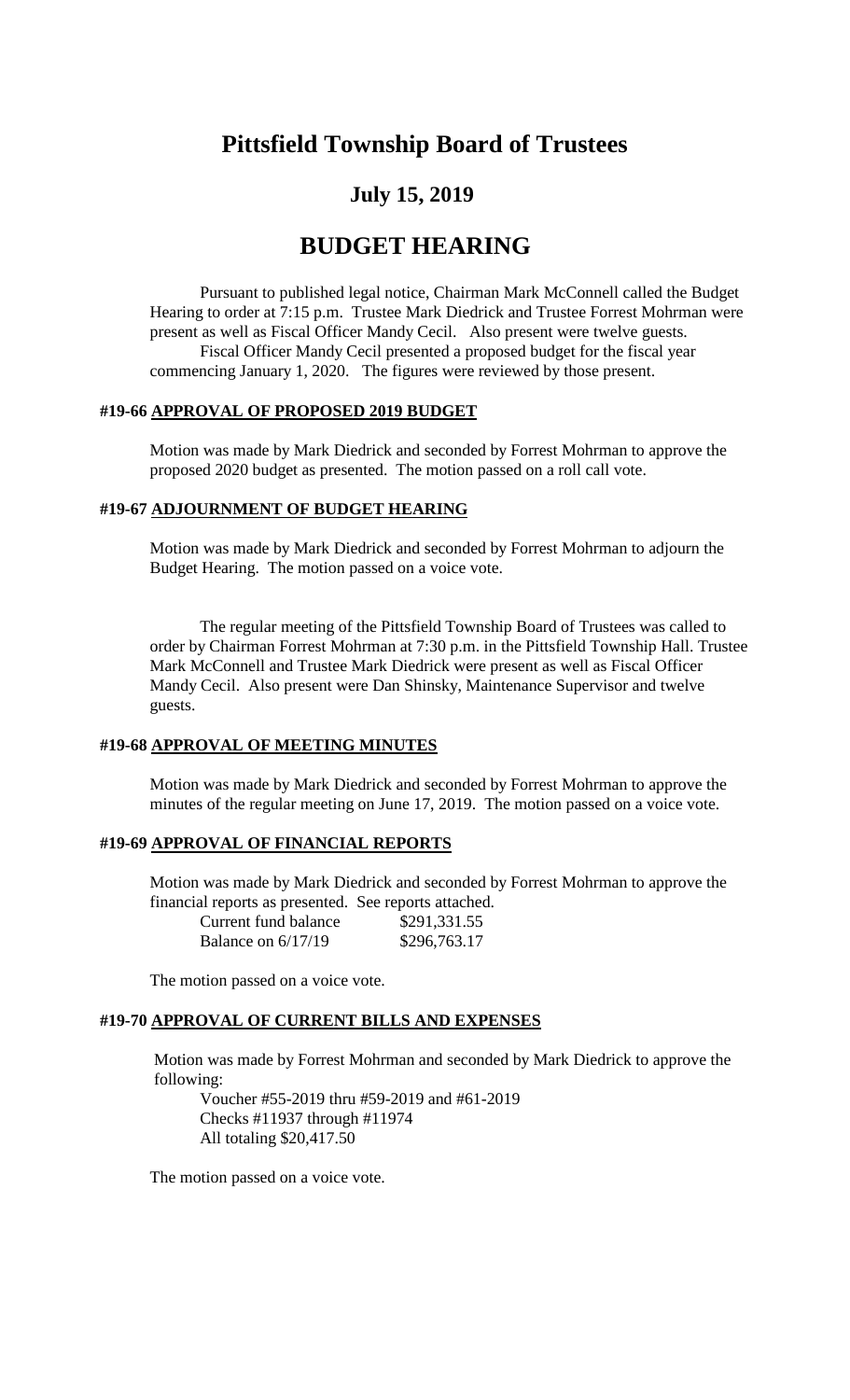## **#19-71 APPROVAL OF BLANKET CERTIFICATES AND PURCHASE ORDERS**

Motion was made by Forrest Mohrman and seconded by Mark Diedrick to approve the following blanket certificates and purchase orders

Blanket Certificates #19-2019 thru #24-2019 See attached listing PO# 52-2019 thru #67-2019 See attached listing The motion passed on a voice vote.

#### **MEETING REPORTS**

Stormwater – June 20 – Mark McConnell reported no meeting.

LCTA – June 20 – Forrest Mohrman reported only 24 members attended. Tom Kelly's emergency notification truck on hand to view. Shredding truck on Abbe Road in July per Solid Waste. Discussions on HB 6 to help keep the Nuclear Plant open.

Trash Consortium – Forrest Mohrman reported discussions on contamination in recyclables. Jim Score hired by GT Environmental. Plastic to be furnished to townships was voted down, residents responsible for covering furniture with plastic when putting out on the curb.

WFD – July 1 – Mark Diedrick reported the fire department will be reimbursed by railroad for the time and equipment used in assisting with the train derailment in Wellington. The department is 47 calls ahead of last year at this time.

CLCAD – July 11 – Mark McConnell reported switch to being dispatched by 911 will come September 1, 2019. Approval of new squad estimating to be about \$184,000.

#### **OLD BUSINESS** –

## **#19-72 APPROVAL OF RESOLUTION DECLARING IT NECESSARY TO RENEW LEVY TAX IN EXCESS OF THE TEN MILL LIMITATION**

Motion was made by Mark Diedrick and seconded by Forrest Mohrman to approve a resolution declaring it necessary to renew levy tax in excess of the ten mill limitation as follows:

**WHEREAS,** the amount of taxes which may be raised within the ten mill limitation will be insufficient to provide an adequate amount for the necessary requirements of said Pittsfield Township, Lorain County, Ohio; Therefore be it

**RESOLVED,** by the Board of Trustees of Pittsfield Township, Lorain County, Ohio, two-thirds of all members elected thereto concurring, that it is necessary to levy a tax in excess of the ten mill limitation for the benefit of Pittsfield Township for the purpose of: the general construction, reconstruction, resurfacing and repair of Township Roads pursuant to Ohio Revised Code 5705.19 (G) at a rate not exceeding 2.0 mills for each one dollar of valuation, which amounts to \$0.20 for each one hundred dollars of valuation, for a period of five (5) years with a levy upon the 2019 tax duplicate, for collection in 2020, which levy is a renewal of an existing levy in the same amount.

Said levy to be submitted to the electorate at the November 5, 2019 election.

**RESOLVED,** that the Clerk of this Board of Trustees of Pittsfield Township be and is hereby directed to certify a copy of this Resolution to the Board of Elections, Lorain County, Ohio no later than 4:00 p.m. on August 7, 2019 and notify said Board of Elections to cause notice of election on the question of levying said tax to be given as required by law.

The motion passed on a roll call vote.